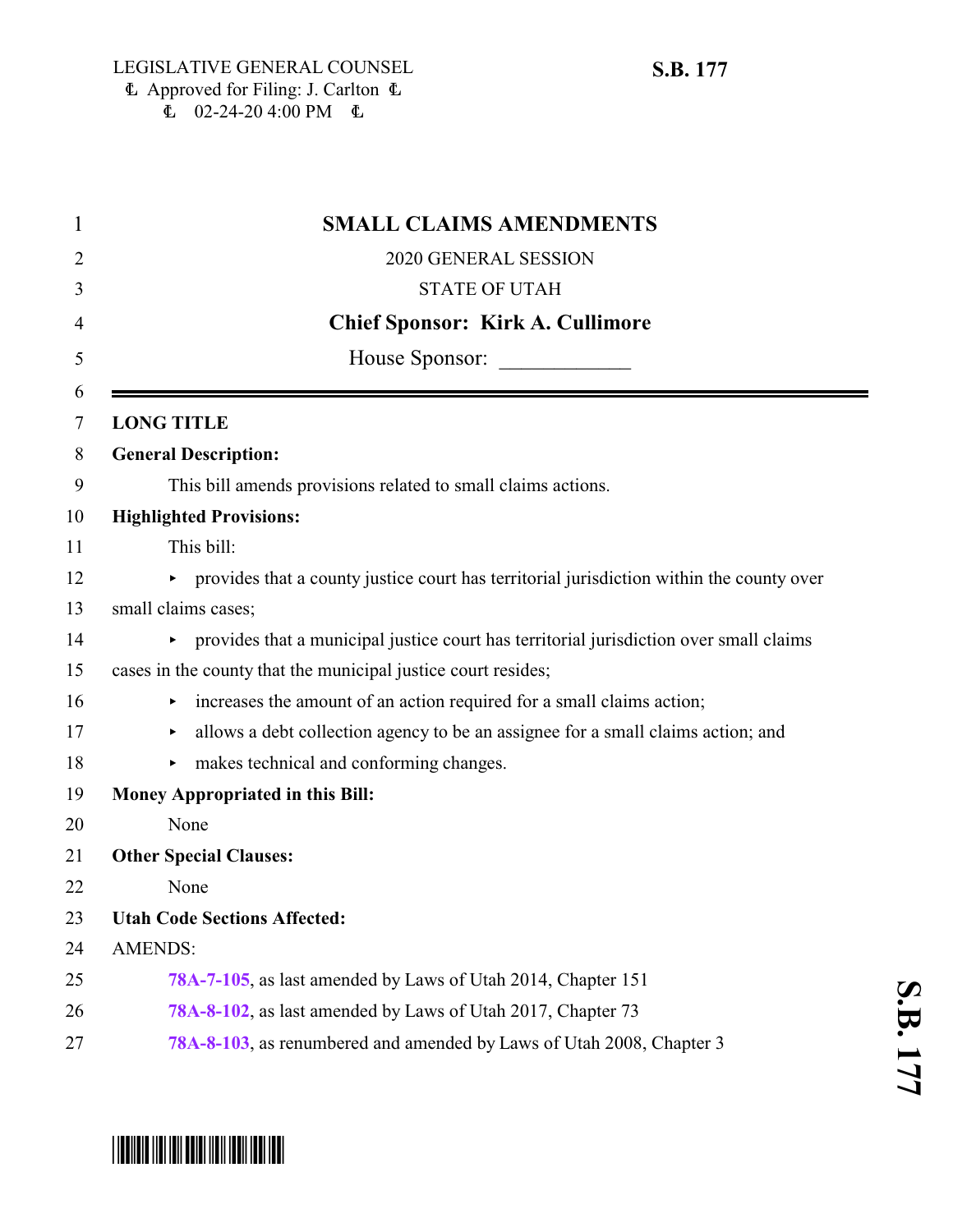$\equiv$ 

<span id="page-1-1"></span><span id="page-1-0"></span>

| 28 |                                                                                                  |
|----|--------------------------------------------------------------------------------------------------|
| 29 | Be it enacted by the Legislature of the state of Utah:                                           |
| 30 | Section 1. Section 78A-7-105 is amended to read:                                                 |
| 31 | 78A-7-105. Territorial jurisdiction -- Voting.                                                   |
| 32 | (1) (a) The territorial jurisdiction of county justice courts extends to the limits of the       |
| 33 | precinct for which the justice court is created and includes all cities or towns within the      |
| 34 | precinct, [except] other than cities where a municipal justice court exists.                     |
| 35 | (b) Notwithstanding Subsection $(1)(a)$ , the territorial jurisdiction of a county justice       |
| 36 | court extends for small claims actions to cities, within the precinct, where a municipal justice |
| 37 | court exists.                                                                                    |
| 38 | (2) (a) The territorial jurisdiction of municipal justice courts extends to the corporate        |
| 39 | limits of the municipality in which the justice court is created.                                |
| 40 | (b) Notwithstanding Subsection $(2)(a)$ , the territorial jurisdiction of a municipal justice    |
| 41 | court for small claims actions extends to the precinct limits of the county in which the         |
| 42 | municipal justice court exists.                                                                  |
| 43 | (3) Justice court judges have the same authority regarding matters within $[\text{their}]$ the   |
| 44 | justice court's jurisdiction as judges of courts of record.                                      |
| 45 | (4) A justice court may issue all extraordinary writs and other writs as necessary to            |
| 46 | carry into effect [its] the justice court's orders, judgments, and decrees.                      |
| 47 | $(5)$ (a) Except as provided in this Subsection $(5)$ , a judgment rendered in a justice court   |
| 48 | does not create a lien upon any real property of the judgment debtor unless the judgment or      |
| 49 | abstract of the judgment:                                                                        |
| 50 | (i) is recorded in the office of the county recorder of the county in which the real             |
| 51 | property of the judgment debtor is located; and                                                  |
| 52 | (ii) contains the information identifying the judgment debtor in the judgment or                 |
| 53 | abstract of judgment as required in Subsection $78B-5-201(4)(b)$ or as a separate information    |
| 54 | statement of the judgment creditor as required in Subsection 78B-5-201(5).                       |
| 55 | (b) The lien runs for eight years from the date the judgment was entered in the district         |
| 56 | court under Section 78B-5-202 unless the judgment is earlier satisfied.                          |
| 57 | (c) State agencies are exempt from the recording requirement of Subsection $(5)(a)$ .            |
| 58 | Section 2. Section 78A-8-102 is amended to read:                                                 |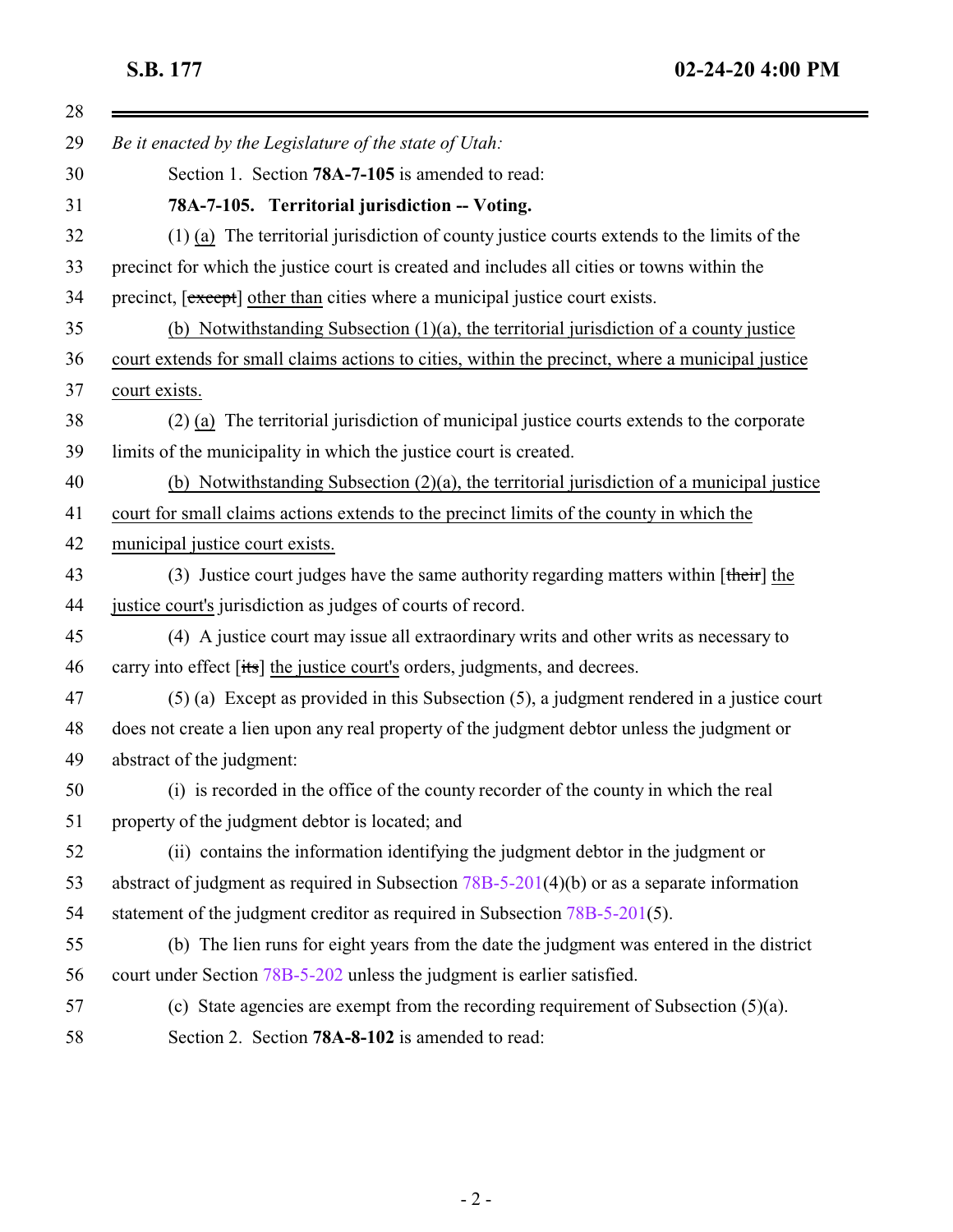## **02-24-20 4:00 PM S.B. 177**

| 59 | 78A-8-102. Small claims -- Defined -- Counsel not necessary -- Removal from                           |
|----|-------------------------------------------------------------------------------------------------------|
| 60 | district court -- Deferring multiple claims of one plaintiff -- Supreme Court to govern               |
| 61 | procedures.                                                                                           |
| 62 | (1) A small claims action is a civil action:                                                          |
| 63 | (a) for the recovery of money when:                                                                   |
| 64 | (i) the amount claimed does not exceed $[\frac{11,000}{1,000}]$ \$20,000 including attorney fees, but |
| 65 | exclusive of court costs and interest; and                                                            |
| 66 | (ii) the defendant resides or the action of indebtedness was incurred within the                      |
| 67 | jurisdiction of the court in which the action is to be maintained; or                                 |
| 68 | (b) involving interpleader under Rule 22 of the Utah Rules of Civil Procedure, in                     |
| 69 | which the amount claimed does not exceed $[$11,000]$ \$20,000 including attorney fees, but            |
| 70 | exclusive of court costs and interest.                                                                |
| 71 | (2) (a) A defendant in an action filed in the district court that meets the requirement of            |
| 72 | Subsection $(1)(a)(i)$ may remove, if agreed to by the plaintiff, the action to a small claims court  |
| 73 | within the same district by:                                                                          |
| 74 | (i) giving notice, including the small claims filing number, to the district court of                 |
| 75 | removal during the time afforded for a responsive pleading; and                                       |
| 76 | (ii) paying the applicable small claims filing fee.                                                   |
| 77 | (b) A filing fee may not be charged to a plaintiff to appeal a judgment on an action                  |
| 78 | removed under Subsection $(2)(a)$ to the district court where the action was originally filed.        |
| 79 | (3) The judgment in a small claims action may not exceed $[41,000]$ \$20,000 including                |
| 80 | attorney fees, but exclusive of court costs and interest.                                             |
| 81 | (4) (a) A counter claim may be maintained in a small claims action if the counter claim               |
| 82 | arises out of the transaction or occurrence which is the subject matter of the plaintiff's claim.     |
| 83 | (b) A counter claim may not be raised for the first time in the trial de novo of the small            |
| 84 | claims action.                                                                                        |
| 85 | (5) (a) A claim involving property damage from a motor vehicle accident may be                        |
| 86 | maintained in a small claims action, and any removal or appeal of the small claims action,            |
| 87 | without limiting the ability of a plaintiff to make a claim for bodily injury against the same        |
| 88 | defendant in a separate legal action. [In the event that]                                             |
| 89 | (b) If a property damage claim is brought as a small claims action:                                   |